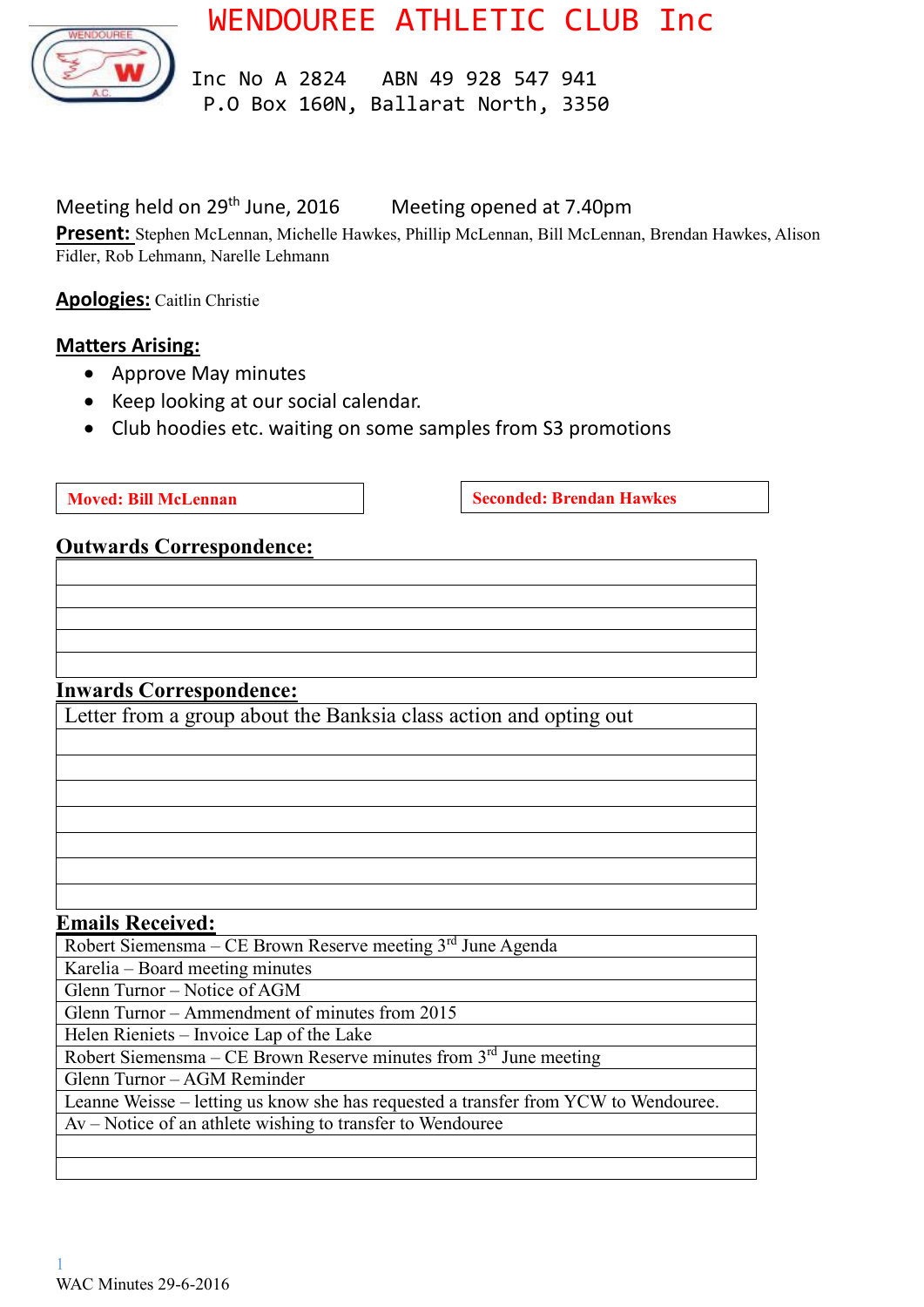# **Accounts For Payment:**

| <b>Name</b>      | <b>Item</b>             | <b>Amount</b> |
|------------------|-------------------------|---------------|
| <b>BRAC</b>      | Lap of the Lake invoice | \$124.00      |
| Stephen McLennan | Afternoon Tea           | \$17.63       |
| Stephen McLennan | Lime                    | \$10.92       |
|                  |                         |               |
|                  |                         |               |
|                  |                         |               |
|                  | <b>Total:</b>           | \$152.55      |

**Moved: Alison Fidler Seconded: Brendan Hawkes** 

**Treasurers Report:**

**Moved:** Alison Fidler **Seconded:** Narelle Lehmann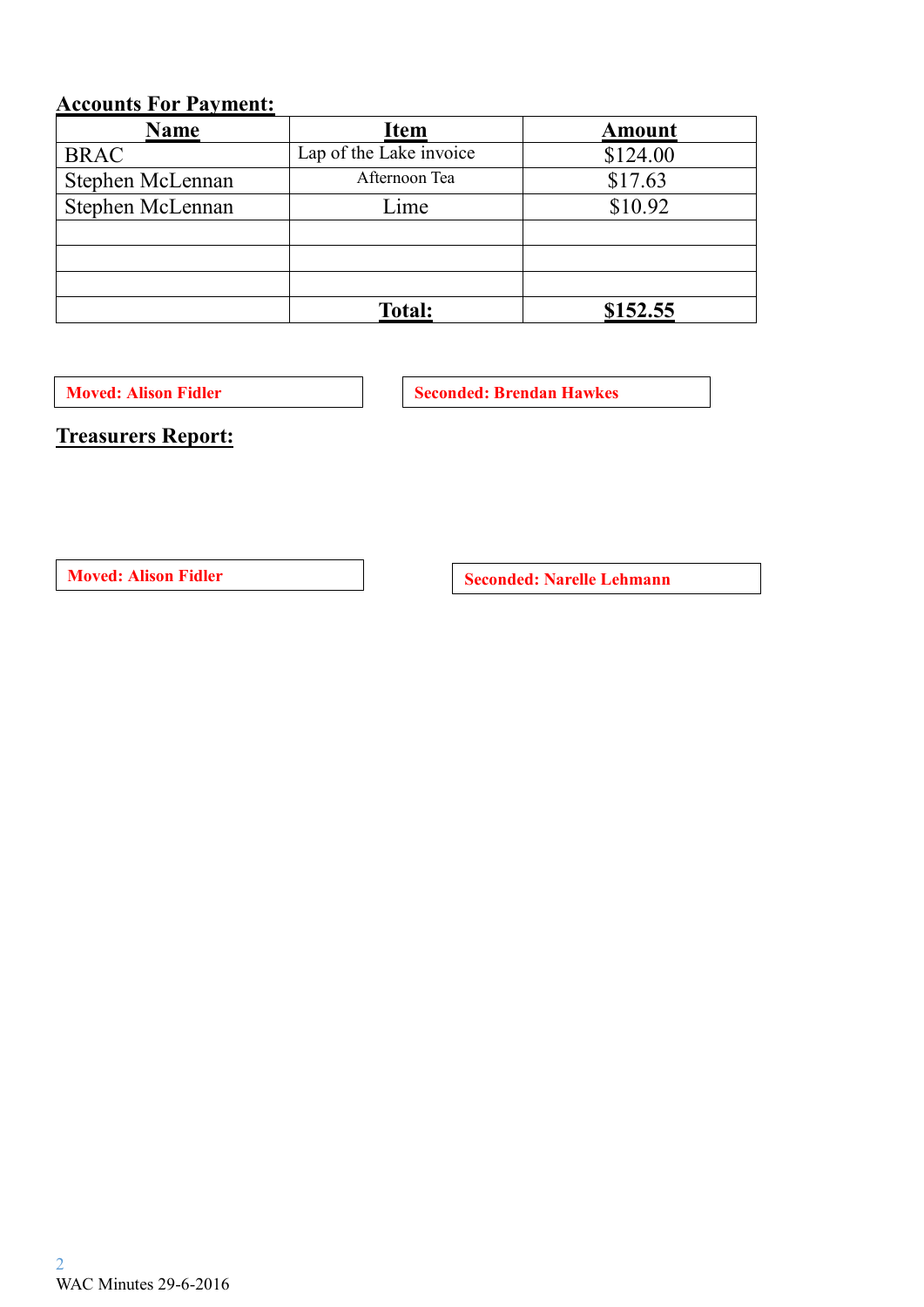### **Reports: Financial Report** - (Alison Fidler) Nil .**Social Report -** (Michelle Hawkes)

We were looking at having a having a social gathering at Buninyong pub with Eureka on Saturday 2<sup>nd</sup> July, but that is not happening now.

Saturday 23<sup>rd</sup> July have a social function at Phil's House, we need to decide what we are having. Cross Country break up where to have it on the  $17<sup>th</sup>$  September. Still looking for a venue. (City Oval Hotel has a room. They can fit 50 seated members)

### **Fundraising report -** (Steve McLennan)

\$91.80 we have received from can collecting.

# **Woady Yaloak Report -** (Peter Luke)

Nil

### **BRAC Report -** (Steve McLennan)

Meeting was held on the  $27<sup>th</sup>$  June

Council are looking at Track repairs and it sounded fairly positive. The Running Company has donated \$500 to Brac as sponsorship. Thank you to all that helped at the 15km in Ballarat.

### **Track Report –**

 $30$  people participated in the parlauf relay on Monday 27<sup>th</sup> September. Next one Monday 29<sup>th</sup> August and then also one on the Sunday October  $2<sup>nd</sup>$  at 3pm. Followed by a BBQ.

### **Junior Report – Cross Country -** (Bill McLennan)

Still down on numbers, have been joining with YCW.

### **Cross Co**u**ntry Report – (**Steve McLennan)

Saturday 28th May – BRAC Lap of the Lake - Great results which are attached.

Saturday 4th June - AV XCR'16 Round 4: @ Lake Wendouree - Again we had excellent results with Nick Fidler again taking out the Under 16 men's AV and country 5km race – Results attached.

Saturday 11th June – WAC Kingsley Curtis Championship – 1<sup>st</sup> Dylan Ross, 2<sup>nd</sup> Andrew Amor, 3<sup>rd</sup> Tyler Davis. Fastest Time: Andrew Amor.

Saturday 18th June - AV XCR'16 Round 5:@ Bundoora – which was the Junior National Cross Country selection race and Wendouree saw some outstanding results. Nick Fidler again ran a very impressive race to finish first in the Under 16 men's 4km. Harry Sharp had a fantastic run with a 1st place finish in the under 15 men's 4km and Matt Catterson also ran well to finish 3rd in the same race. Lily Gilbert also had an outstanding run in the under 14 girls 3km race and finished in 13th place.... Andrew Amor had a great run in the under 17 men's to finish 4th and Sam Williams also ran well to finish 6th in the 6km event. Justin Bleicher ran well to finish in 48th place in the men's u/16 race of 4km and Tahlee VanRoosmalen had a good run in the u/17 girls 4km to finish 24th. Well done to all our junior athletes and we look forward to seeing a few of you compete at the Australian National Cross Country Championships in Canberra in August!!!!

Saturday 18th June – EUR / WAC Geoff Sewell Handicap @ EUR Clubrooms – No results

#### Saturday 25th June – BRAC Charles Suffren @ Burrumbeet racecourse: Results attached

**Moved:** Bill McLennan **Seconded:** Rob Lehmann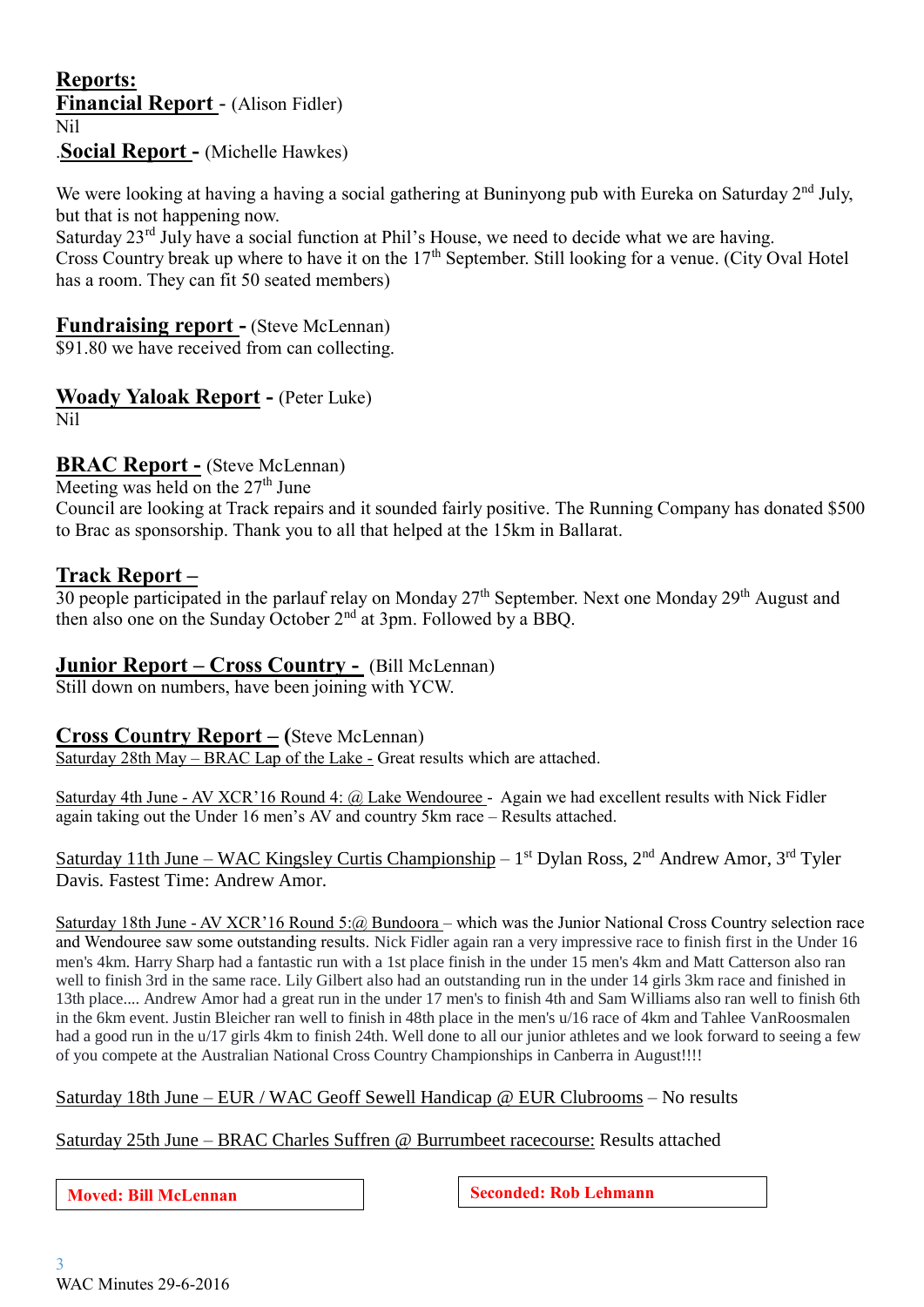### **General Business:**

| Nil<br><b>Steve McLennan</b><br><b>Bill McLennan</b><br>N <sub>il</sub><br>Michelle Hawkes<br>N <sub>il</sub><br><b>Brendan Hawkes</b><br>N <sub>il</sub><br>What will we have to eat on the 23 <sup>rd</sup> July? We will have a<br>Phil McLennan<br>progressive dinner menu and we all bring something.<br>We need to look at having social function around the $27th$ Aug with<br>Eureka at the combined Lap of the Lake. Yacht Club??<br>Alison Fidler<br>Nil<br>Narelle Lehmann<br>The parlauf relays were great, we could look at having headbands<br>etc. as a bit of fun.<br>Rob Lehmann<br>Nil<br>Nev Down<br>Look at supporting the young athletes going to Nationals with<br>financial assistance. Nev moved a motion that we provide financial<br>assistance of \$200 to each of the 5 athletes going to National Cross<br>Country in Canberra and was seconded by Narelle Lehmann. |                                                                     |
|--------------------------------------------------------------------------------------------------------------------------------------------------------------------------------------------------------------------------------------------------------------------------------------------------------------------------------------------------------------------------------------------------------------------------------------------------------------------------------------------------------------------------------------------------------------------------------------------------------------------------------------------------------------------------------------------------------------------------------------------------------------------------------------------------------------------------------------------------------------------------------------------------|---------------------------------------------------------------------|
|                                                                                                                                                                                                                                                                                                                                                                                                                                                                                                                                                                                                                                                                                                                                                                                                                                                                                                  |                                                                     |
|                                                                                                                                                                                                                                                                                                                                                                                                                                                                                                                                                                                                                                                                                                                                                                                                                                                                                                  |                                                                     |
|                                                                                                                                                                                                                                                                                                                                                                                                                                                                                                                                                                                                                                                                                                                                                                                                                                                                                                  |                                                                     |
|                                                                                                                                                                                                                                                                                                                                                                                                                                                                                                                                                                                                                                                                                                                                                                                                                                                                                                  |                                                                     |
|                                                                                                                                                                                                                                                                                                                                                                                                                                                                                                                                                                                                                                                                                                                                                                                                                                                                                                  |                                                                     |
|                                                                                                                                                                                                                                                                                                                                                                                                                                                                                                                                                                                                                                                                                                                                                                                                                                                                                                  |                                                                     |
|                                                                                                                                                                                                                                                                                                                                                                                                                                                                                                                                                                                                                                                                                                                                                                                                                                                                                                  |                                                                     |
|                                                                                                                                                                                                                                                                                                                                                                                                                                                                                                                                                                                                                                                                                                                                                                                                                                                                                                  |                                                                     |
| Andrew Amor.                                                                                                                                                                                                                                                                                                                                                                                                                                                                                                                                                                                                                                                                                                                                                                                                                                                                                     | Which is Nick Fidler, Harry Sharp, Matt Catterson, Lily Gilbert and |

Meeting Closed at 8.43pm Next meeting 3<sup>rd</sup> August 2016 @7.30pm.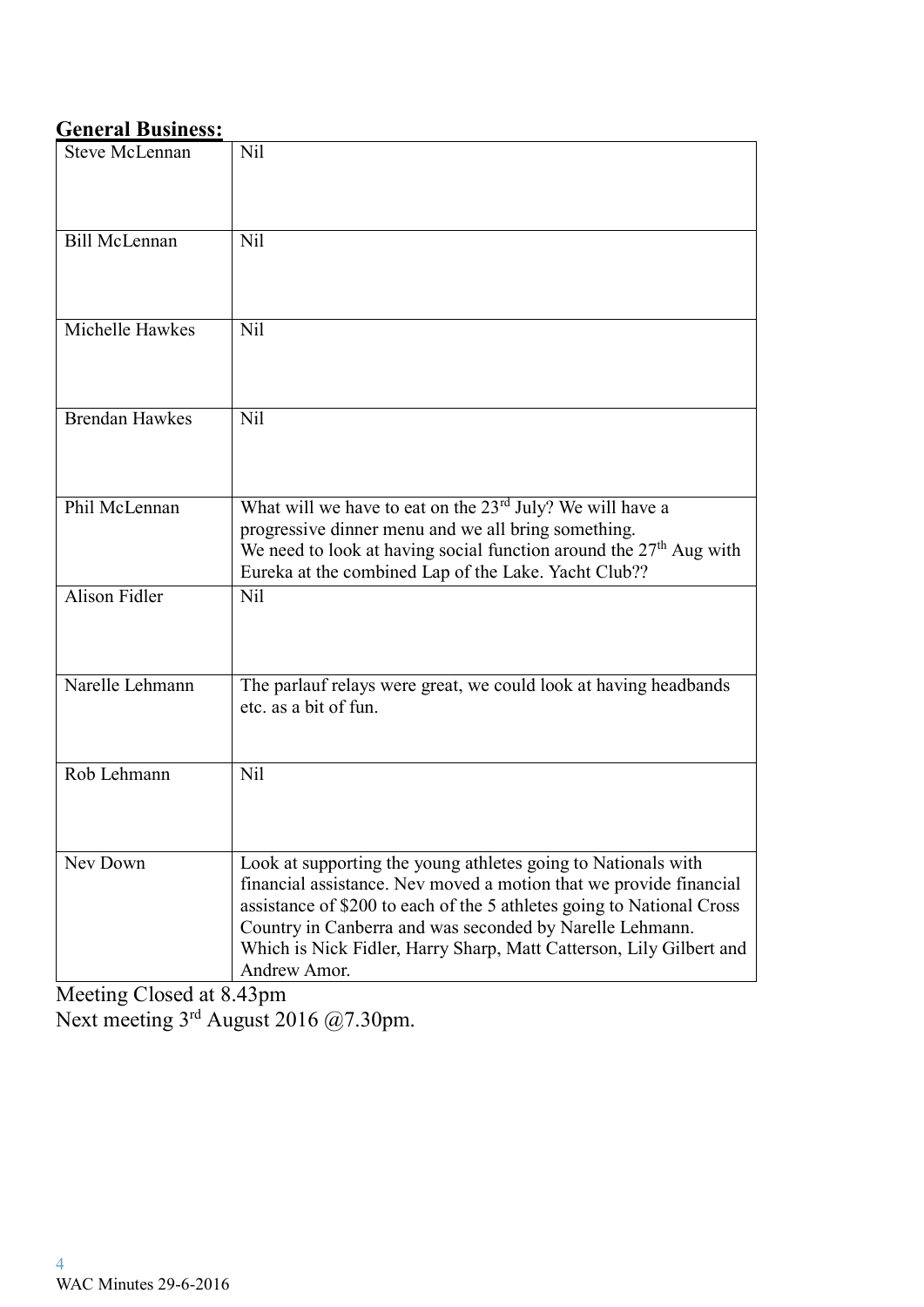# 2016 Lap Of Lake Results

### U18 Men

- 1 Andrew Amor 19.46
- 2 Sam Williams 20.23

### U16 Men

- 1 Nicholas Fidler 19.32
- 2 Matthew Catterson 21.03
- 3 Justin Bleicher 21.45

### U14 Men

3 Dayne Schnyder 30.25

### Team Results Men

### Open Men

2 Wendouree

### U16 Men

1 Wendouree 6

### U18 Men

1 Wendouree 18

### 40+ Women

2 Angela Williams 23.18

### U20 Women

1 Alyssa Britnell 25.59

### U16 Women

- 3 Kate Macaulay 25.23
- U14 Women
- 1 Lily Gilbert 24.32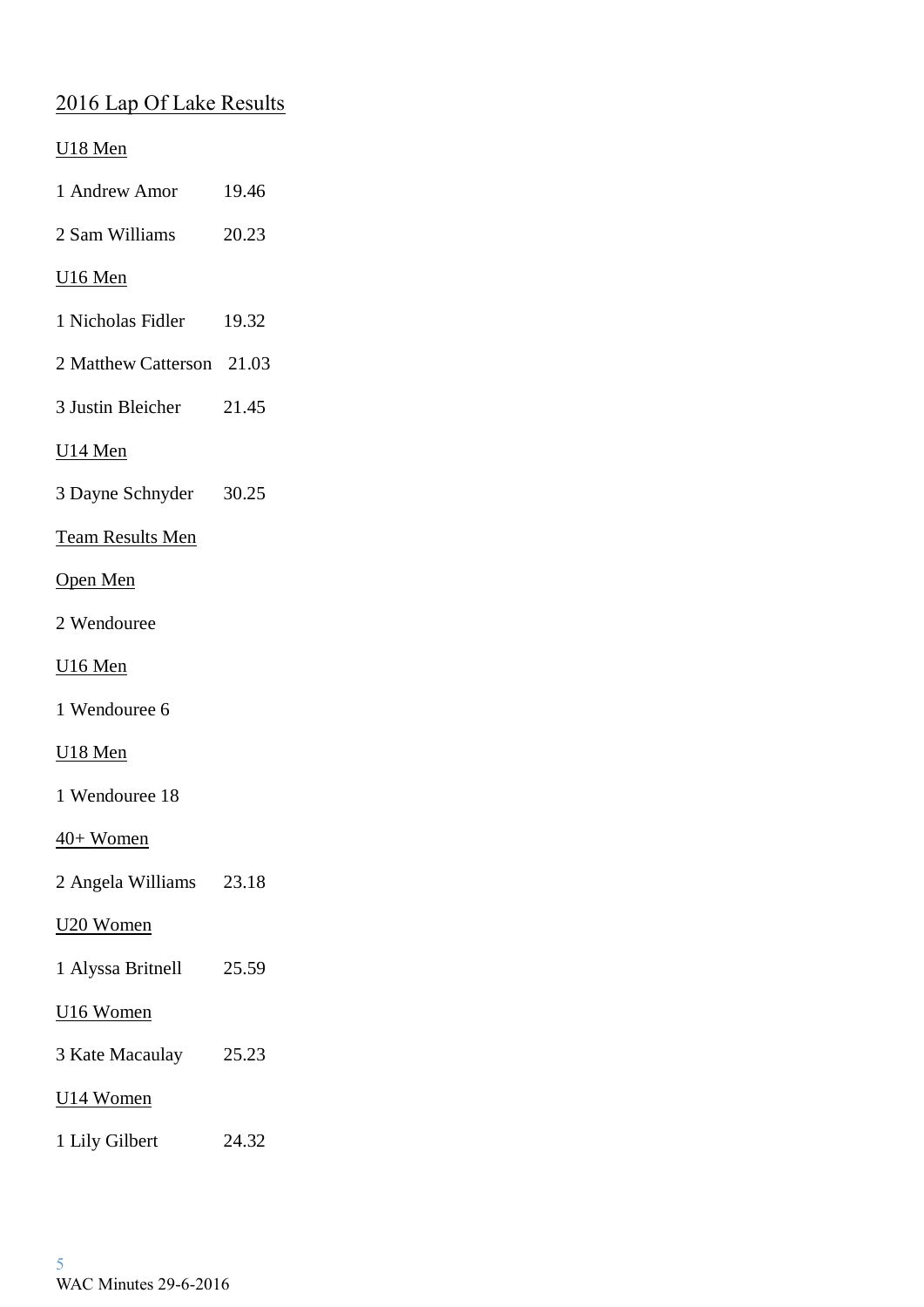Team Results Women

A Grade

3 Wendouree 39

40+ Women

1 Wendouree 12

U16 Girls

2 Wendouree 18

| 2016 Chas Suffren   |       |            |
|---------------------|-------|------------|
| Under 16 Men        |       |            |
| 1 Nicholas Fidler   | 23.35 |            |
| 2 Harry Sharp       | 24.45 |            |
| 3 Matthew Catterson | 24.47 |            |
| Under 18 Men        |       |            |
| 1 Sam Williams      | 23,27 |            |
| $40+$ Men           |       |            |
| 3 Phillip Mclennan  | 28.58 |            |
| Under 14 Women      |       |            |
| 1 Lily Gilbert      | 12.25 |            |
| 2 Nicola Macaulay   | 13.43 |            |
| Under 16 Women      |       |            |
| 3 Kate Macaulay     | 13.15 |            |
| Open Women          |       |            |
| 3 Natasha Typuszak  | 11.31 |            |
| $40+$ Women         |       |            |
| 1 Angela Williams   | 11.47 |            |
| <u>Under 12</u>     |       |            |
| 3 Rex Fleming       | 6.26  |            |
| Team Results:       |       |            |
| Men:                |       |            |
| A Grade             |       | 1st        |
| <b>BGrade</b>       |       | 1st        |
| CGrade<br>U/18      |       | 1st<br>1st |
| U/16                |       | 1st        |
| Women:              |       |            |
| <b>BGrade</b>       |       | 2nd        |
|                     |       |            |

| AV XCR'16 Round 4: @ Lake Wendouree              |       |
|--------------------------------------------------|-------|
| Under 16 men                                     |       |
| 1 <sup>st</sup> AV & Country athlete Nick Fidler | 16.15 |
| $2nd$ country Harry Sharp                        | 17.10 |
| 3 <sup>rd</sup> country Matt Catterson           | 17.14 |
| Under 18 men                                     |       |
| $1st$ country Andrew Amor                        | 16.21 |
|                                                  |       |